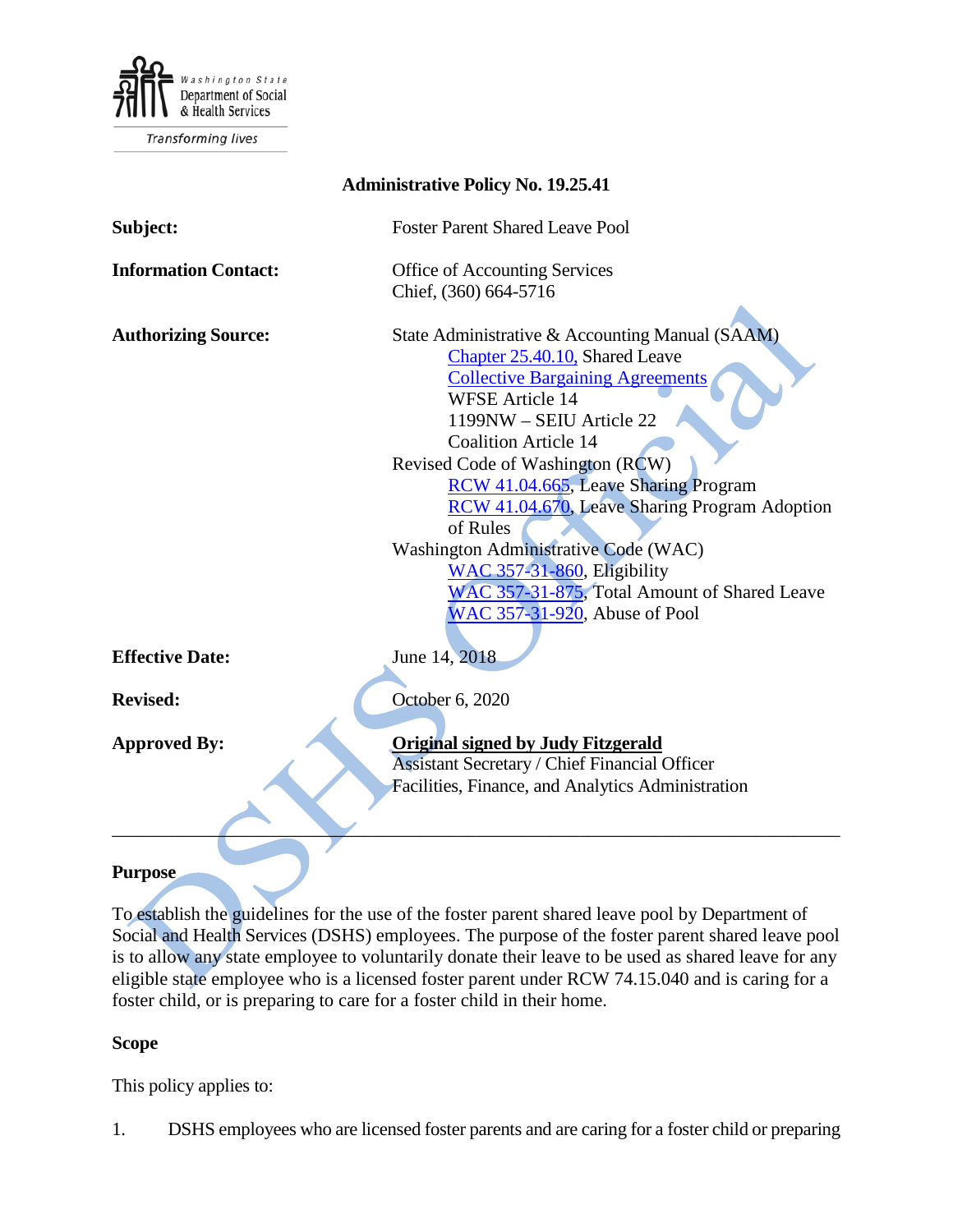to care for a foster child

2. All DSHS employees who are eligible to donate leave to the foster parent shared leave pool

### **Additional Guidance**

DSHS Administrative Policy [18.31,](http://one.dshs.wa.lcl/Policies/Administrative/DSHS-AP-18-31.pdf) Holidays and Leave

Human Resources Division (HRD[\) Guidelines for Implementing the State Leave Sharing Program](http://hrd.dshs.wa.lcl/Top_Toolbar/Guidlines_and_Best_Practices/Guidlines_Best_Practices.htm) WAC

[WAC 357-31-835,](http://apps.leg.wa.gov/WAC/default.aspx?cite=357-31-835) Purpose of the Pool [WAC 357-31-840,](http://apps.leg.wa.gov/WAC/default.aspx?cite=357-31-840) Who shall administer the foster parent shared leave pool? [WAC 357-31-845,](http://apps.leg.wa.gov/WAC/default.aspx?cite=357-31-845) Definitions [WAC 357-31-850,](http://apps.leg.wa.gov/WAC/default.aspx?cite=357-31-850) Policy [WAC 357-31-855,](http://apps.leg.wa.gov/WAC/default.aspx?cite=357-31-855) Participation in pool [WAC 357-31-865,](http://apps.leg.wa.gov/WAC/default.aspx?cite=357-31-865) How employees are to be treated in absence [WAC 357-31-870,](http://apps.leg.wa.gov/WAC/default.aspx?cite=357-31-870) Receiving leave restrictions by employer [WAC 357-31-873,](http://apps.leg.wa.gov/WAC/default.aspx?cite=357-31-873) Limit to amount of shared leave [WAC 357-31-880,](http://apps.leg.wa.gov/WAC/default.aspx?cite=357-31-880) Shared leave limits [WAC 357-31-885,](http://apps.leg.wa.gov/WAC/default.aspx?cite=357-31-885) Donating leave to a specific individual [WAC 357-31-890,](http://apps.leg.wa.gov/WAC/default.aspx?cite=357-31-890) Types of leave that can be donated [WAC 357-31-895,](http://apps.leg.wa.gov/WAC/default.aspx?cite=357-31-895) Employee leave rules [WAC 357-31-900,](http://apps.leg.wa.gov/WAC/default.aspx?cite=357-31-900) Salary employee will receive [WAC 357-31-905,](http://apps.leg.wa.gov/WAC/default.aspx?cite=357-31-905) Required documentation [WAC 357-31-910,](http://apps.leg.wa.gov/WAC/default.aspx?cite=357-31-910) Insufficient shared leave balance [WAC 357-31-915,](http://apps.leg.wa.gov/WAC/default.aspx?cite=357-31-915) Restrictions on donating leave [WAC 357-31-920,](https://apps.leg.wa.gov/WAC/default.aspx?cite=357-31-920) Abuse of the foster parent shared leave pool

### RCW

Chapter 41.04 [General Provisions](http://app.leg.wa.gov/rcw/default.aspx?cite=41.04)

### Forms

[Foster Parent Recipient Shared Leave form DCYF 03-492](https://www.dcyf.wa.gov/services/foster-parenting/fpslp) [Foster Parent Donor Shared Leave form DCYF 03-493](https://www.dcyf.wa.gov/services/foster-parenting/fpslp)

### **Definitions**

**Appointing authority** is an individual lawfully authorized to appoint, transfer, layoff, reduce, dismiss, suspend, or demote employees (WAC 357-01-025)

**Caring for a foster child** means taking foster child to health care appointments, court appointments, visitation with family members, or any other reasons that sick leave may be used for in WAC 357-31-130. (WAC 357-31-845)

**Donor** means an employee who donates leave to a shared leave pool or another employee.

**Donated leave** is the dollar value of the leave hours a donor donates through the Shared Leave Program (SAAM).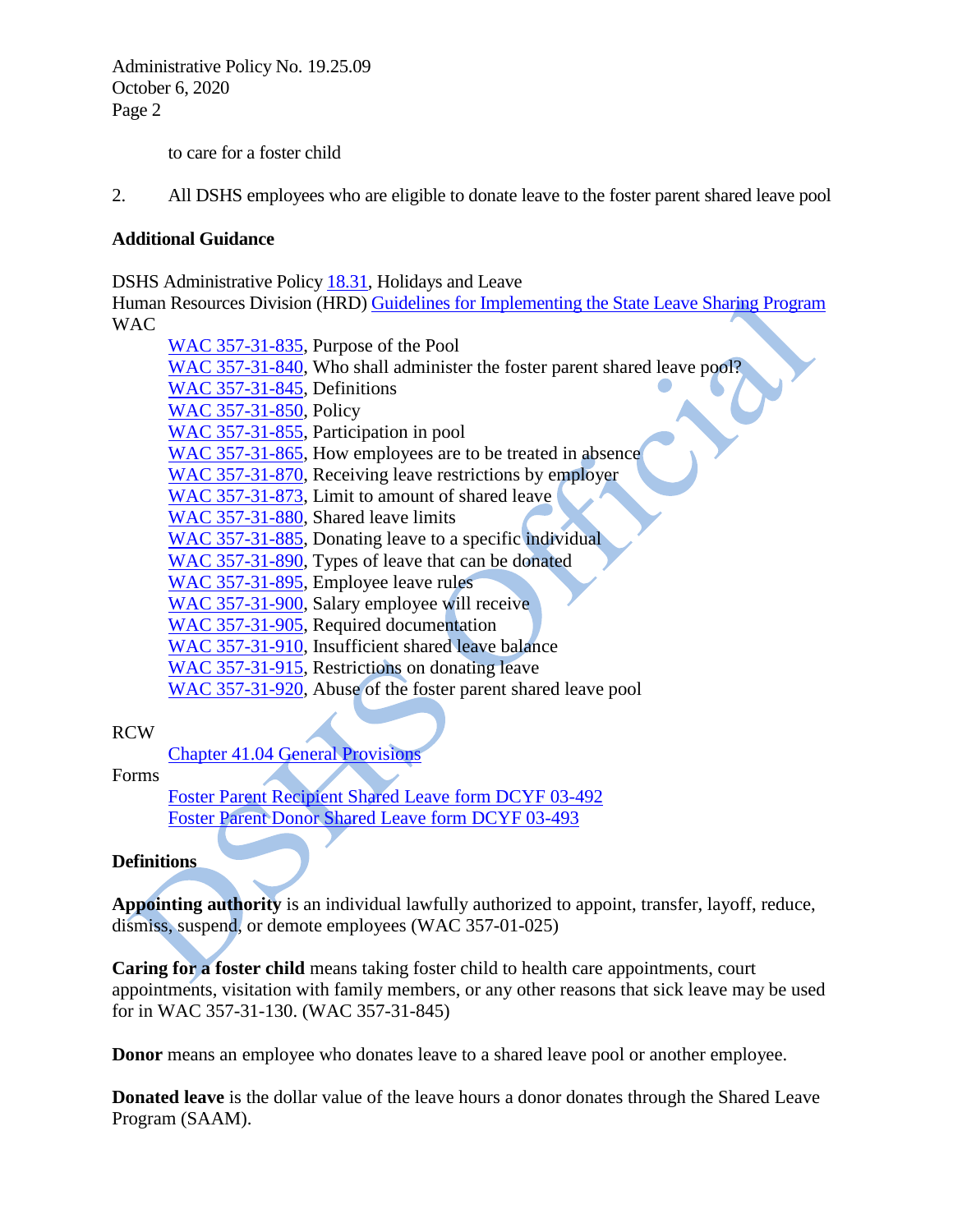**DSHS payroll office** is either the office within the facilities finance and analytics administration that processes payroll for DSHS or the institutional payroll offices in Eastern Washington that process their own payroll.

**Employee** is an employee of the state, including employees of school districts and educational service districts, who are entitled to accrue sick leave or vacation leave and for whom accurate leave records are maintained as defined in RCW 41.04.655 and WAC 357-31-845.

**Foster parent** is an individual licensed through the state who provides care to a minor who was placed in their home by a government or social service agency.

**Preparing to care for a foster child** means arranging the foster child's or children's living space, enrolling in school, or enrolling in childcare.

**Recipient** means an employee who receives donated leave from another employee.

**Shared leave** is the donated leave converted to hours by the receiving agency at the recipient's rate of pay. This may be more or less than the literal hours donated depending on the relative salary rates of the respective employees (SAAM).

**Timekeeper** means an employee who processes all leave and overtime slips and enters leave and overtime hours into HRMS to ensure accurate payment to employee.

**Policy** 

- *I. Administration of the foster parent shared leave pool (FPSL)*
	- **A. The FPSL Pool is administered by the Department of Children, Youth, and Families (DCYF) in consultation with the Office of Financial Management (OFM).**

## *II. Donating FPSL*

### **A. To donate leave to the FPSL pool, an employee must complete the foster parent donor shared leave form (DCYF 03-493).**

1. The employee must complete foster parent donor shared leave form and submit the form to the human resources division (HRD) to donate leave. Leave donated to the FPSL pool is in a "pool" and cannot be donated to a specific individual.

### **B. Human resources division (HRD) must determine if the donor meets eligibility requirements.**

1. Upon receipt of the [FPSL,](https://www.dcyf.wa.gov/sites/default/files/forms/03-493.docx) HRD will determine whether the donor meets the criteria to donate leave as described in the HRD ["Guidelines for Implementing the](http://hrd.dshs.wa.lcl/Top_Toolbar/Guidlines_and_Best_Practices/Guidlines_Best_Practices.htm)  [State Leave Sharing Program.](http://hrd.dshs.wa.lcl/Top_Toolbar/Guidlines_and_Best_Practices/Guidlines_Best_Practices.htm)" An employee who is eligible to donate leave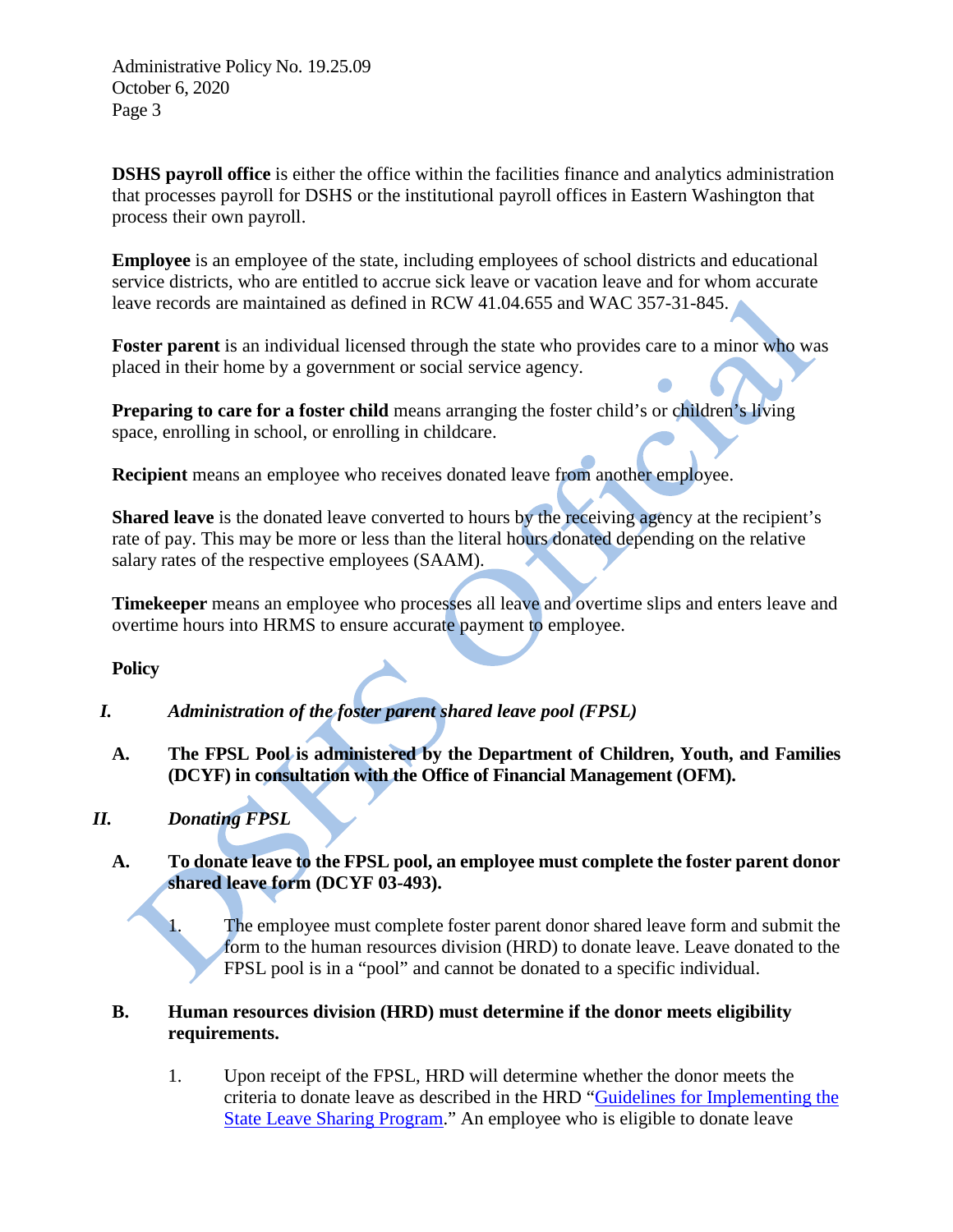> under WAC 357-31-890 may donate vacation leave, sick leave and all or part of a personal holiday to the FPSL Pool. The requirements to donate are as follows:

- a. Vacation leave: An employee's request to donate leave may not cause their vacation leave balance to fall below eighty (80) hours after the transfer.
- b. Sick leave: An employee's request to donate leave may not cause their Sick Leave balance to fall below one hundred seventy-six (176) hours after the transfer.
- c. Personal holiday: An employee may donate all or part of their personal holiday.

If the donor meets the criteria to donate leave, HRD will forward the Foster Parent Recipient Shared Leave form to DSHS payroll office for processing.

# **C. If the donation request is approved, the DSHS payroll office must process the leave donation.**

- 1. Calculate and process the hours donated within human resources management system (HRMS).
- 2. Notify timekeepers and HRD of the total number of hours donated.
- 3. Process a journal voucher for the donation of the funds to DCYF.

## **D. If the donation request is approved, the timekeeper(s) must process the reduction in hours.**

- 1. Remove the hours from the leave tracking system for the donor.
- 2. Notify the donor and supervisor that the shared leave donation has been processed.

# *III. Requesting shared leave from the FPSL pool*

# **A. DSHS employees seeking FPSL must consult with HRD.**

1. Employees are to consult with HRD staff to determine FPSL eligibility and requirements. An employee is eligible to receive Shared Leave from the FPSL Pool if the employee is currently licensed as a foster parent and is caring for or preparing to care for a foster child.

- 2. Obtain, complete, and return the Foster Parent Recipient Shared Leave form and copy of foster parent license to HRD.
- **B. HRD will determine if an employee is eligible for FPSL.**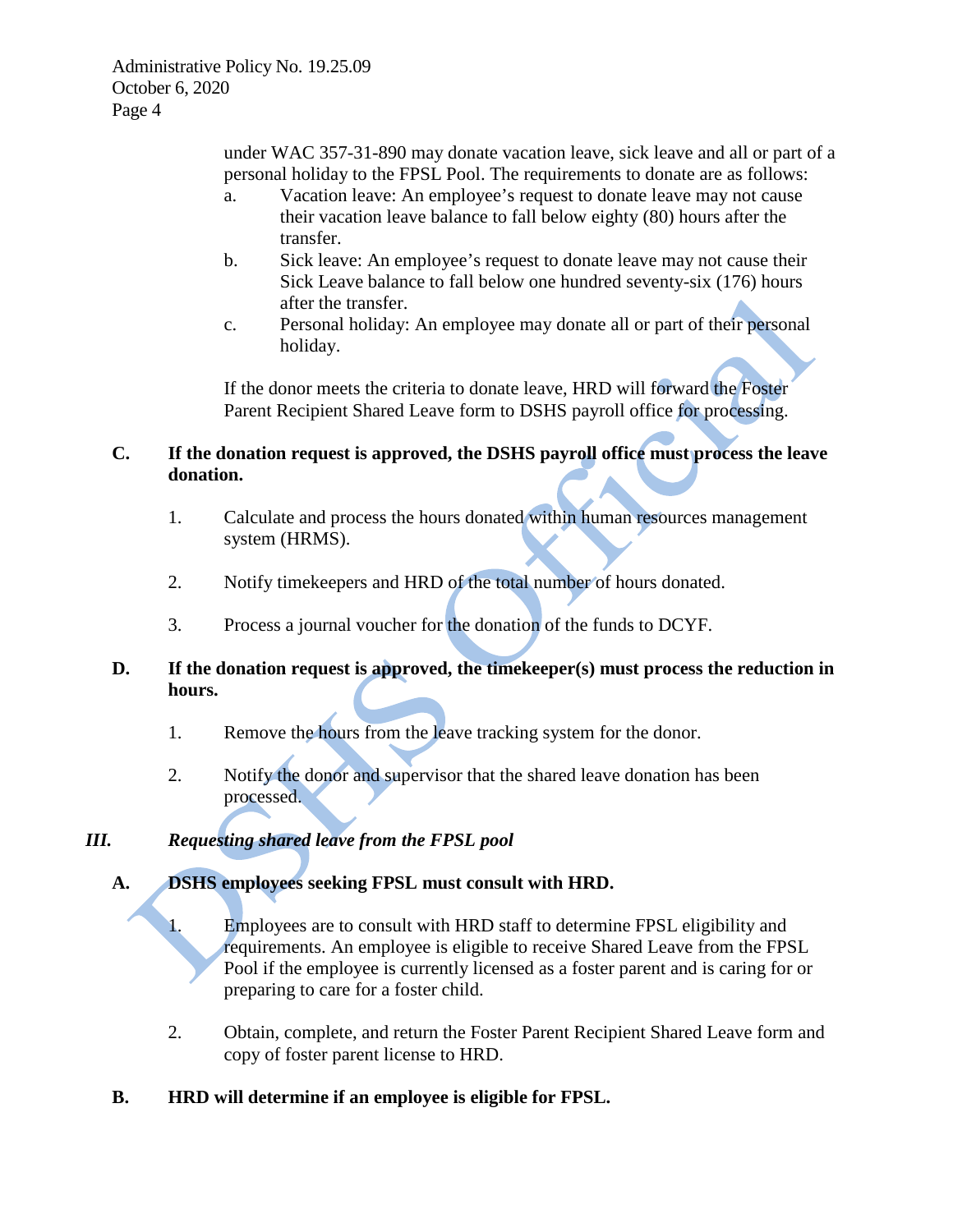- 1. HRD will consult with the employee and determine their FPSL eligibility.
	- a. To receive shared leave from the pool to **care for** a foster child, the employee must exhaust all compensatory time, recognition leave, and their Personal Holiday. The employee is not required to deplete all of their vacation leave and sick leave and can maintain up to 40 hours of vacation leave and 40 hours of sick leave in reserve.
	- b. To receive shared leave from the pool to **prepare for** a foster child, the employee must exhaust all compensatory time, recognition leave, and their personal holiday. The employee cannot use sick leave to prepare for a foster child and may keep their sick leave in reserve. The employee is not required to deplete all of their vacation leave and sick leave and can maintain up to 40 hours of vacation leave and 40 hours of sick leave in reserve. An eligible employee may receive up to five days of shared leave, per occurrence, from the FPSL pool to prepare to accept a foster child in their home.
- 2. If the employee is eligible, HRD will forward the foster parent recipient shared leave form and copy of foster parent license to the appointing authority for approval.

# **C. The appointing authority, or designee, must review the request to receive shared leave.**

- 1. Appointing authority or designee must review, approve or deny the request, and return the completed form and foster parent license to HRD.
- 2. If the request for leave is denied, a reason must be provided to HRD in an email at the same time the form and license is returned to HRD.

## **D. HRD, appointing authority, or designee must notify the employee whether the request for foster parent shared leave is approved or denied.**

**E. HRD must forward the foster parent recipient shared leave form to DCYF.** 

## **F. Once funds have been received from DCYF, the DSHS payroll office must process the transaction and notify applicable parties, as indicated below.**

- 1. When the monies are received from the shared leave pool, the payroll office will:
	- a. Process the shared leave request in HRMS.
	- b. Notify timekeeping to update Leave Tracker.
	- c. Notify HRD to let the employee know their leave request has been processed.

## *IV. FPSL Donation Timeframe*

**A. Each approved FPSL request is valid for a specified period of time.**